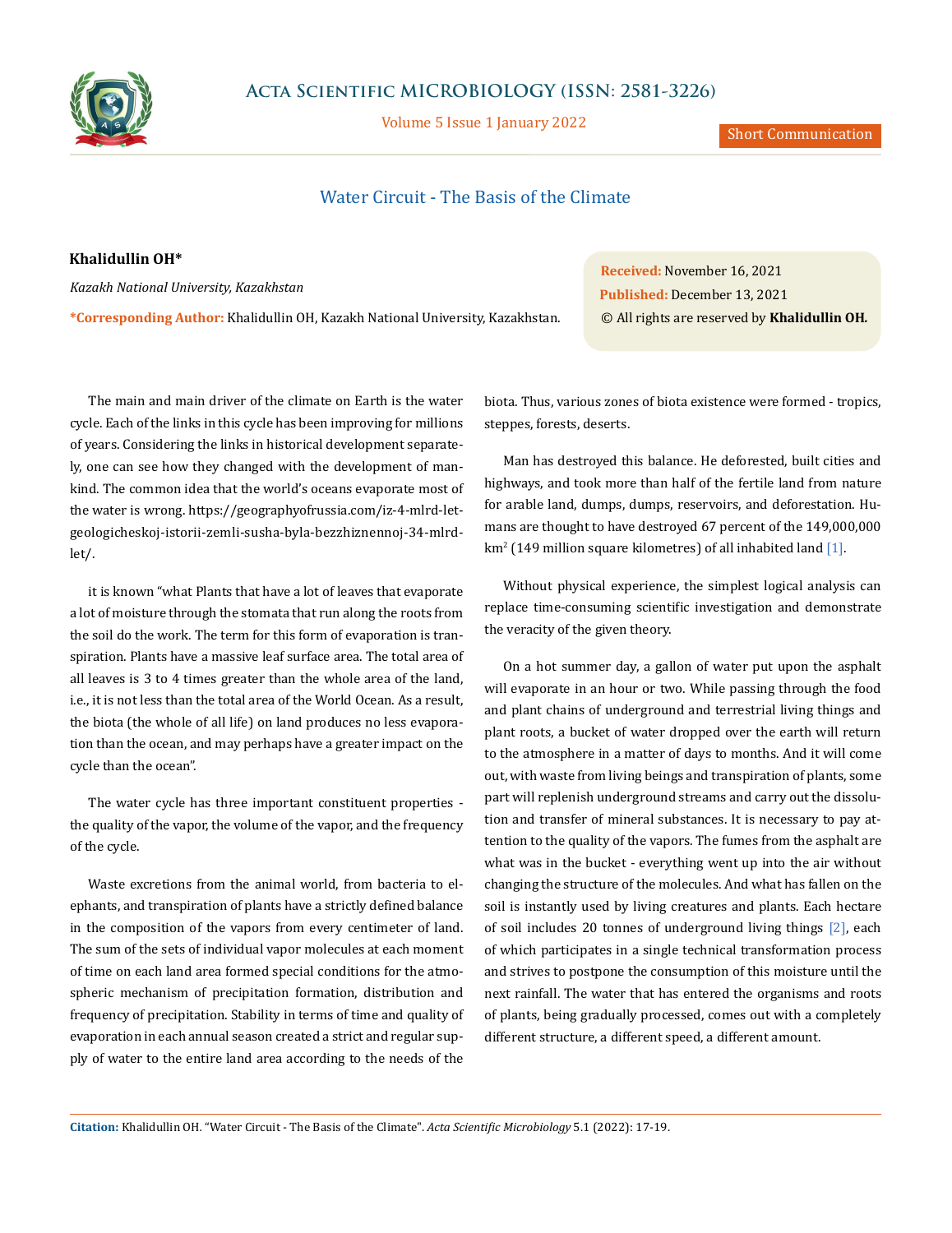On degraded land, precipitation does not find its usual consumers, it loses its natural path and transformations. For example, in an inverted sod of arable land, or in any field fertilized with chemicals and prepared for growing a single plant, all living subsurface organisms died. The natural function of water has disappeared - the most important link in the hydrological cycle. Water, falling out by precipitation, immediately returns back to the atmosphere. Asphalt, active evaporators in various technical activities, turbines in many forms of power plants, drying floors, dishes, and linen without completing natural tasks all emit the same fumes. The release of carbon dioxide is not the only side effect of burning fuel in furnaces and engines. Moisture in the air alters the structure of the fuel during burning. But this is an unnatural action and the moisture in the exhaust is unnatural for nature.

The volumes of such vapors begin to prevail over the vapors from natural consumers. The moisture released by a person, an elephant or a microbe has its own individual structure, it differs from water molecules evaporated from asphalt, a boiling kettle, from a washed spoon or drying clothes.

The quantity, quality, and speed with which water returns to the clouds has changed. Solar radiation has little effect on artificial evaporation. Regardless of the weather, season, or time of day, man continuously converts water to steam. In nature, a novel sedimentation mechanism has emerged. Huge amounts of new vapours new material in the clouds.

Another raw material in the clouds produces another product: unregulated precipitation, which falls wherever, how much, and when it pleases, with no purpose or reason.

It rains with floods in some parts but doesn't reach others there's a drought and fires, glaciers aren't getting enough water and are retreating.

Nature cannot provide the masses of water with useful work the biota has disappeared on 70% of the land. Driving water onto the asphalt, sinks and cooling towers is a useless job, nature did not plan this, this is a movement into emptiness. And nature abhors a vacuum.

 Humanity has determined that climate change is the work of its hands, but it has wrongly chosen the main priority - the merciless exploitation of water and its role in creating the climate.

It should be noted that many of his solutions lead to a reduction in artificial evaporation:

But all these are all partial, isolated and microscopic measures. Social events. It is necessary to develop them into a state, strategic, universal, obligatory, effective, large-scale direction by every country, every person.

It is necessary to develop a global concept, rethink the essence of destruction of natural processes by the entire population of the Earth. To preserve the life of our descendants, it is necessary to begin already now to restore natural evaporation, as the main link in the chain of water circulation. The nearest measures to be added to the listed ones:

- Immediately stop all projects and work on the construction of hydroelectric power plants with the accumulation of water in reservoirs, all work on turning rivers and laying canals. To begin a gradual and unconditional replacement of hydroelectric power plants with damless and alternative energy and drainage of all artificial water areas.
- Drip irrigation, organic farming alternatives to traditional farming.
- Deepening of river beds as a means of flood prevention.
- Reduction of washes of everything that is washed and dried, there are and, it is necessary to develop new methods of dry cleaning of all objects, for example, cars, washing the surface of roads. Such technologies are known.
- Re-use and recycling of water, collection and use of rainwater from hard floors.
- Underground and underwater construction. Development of ores, beneficiation, smelting, obtaining a finished product - all this can be done underground, in mined-out spaces. All types of production should be gradually transferred underground and under water. Already, a lot of retail space is located at metro stations and underground passages. There are real projects of underwater and underground cities. This is how Japan builds an underwater city. There are underground greenhouses where all kinds of greens are grown all year round.

**Citation:** Khalidullin OH*.* "Water Circuit - The Basis of the Climate". *Acta Scientific Microbiology* 5.1 (2022): 17-19.